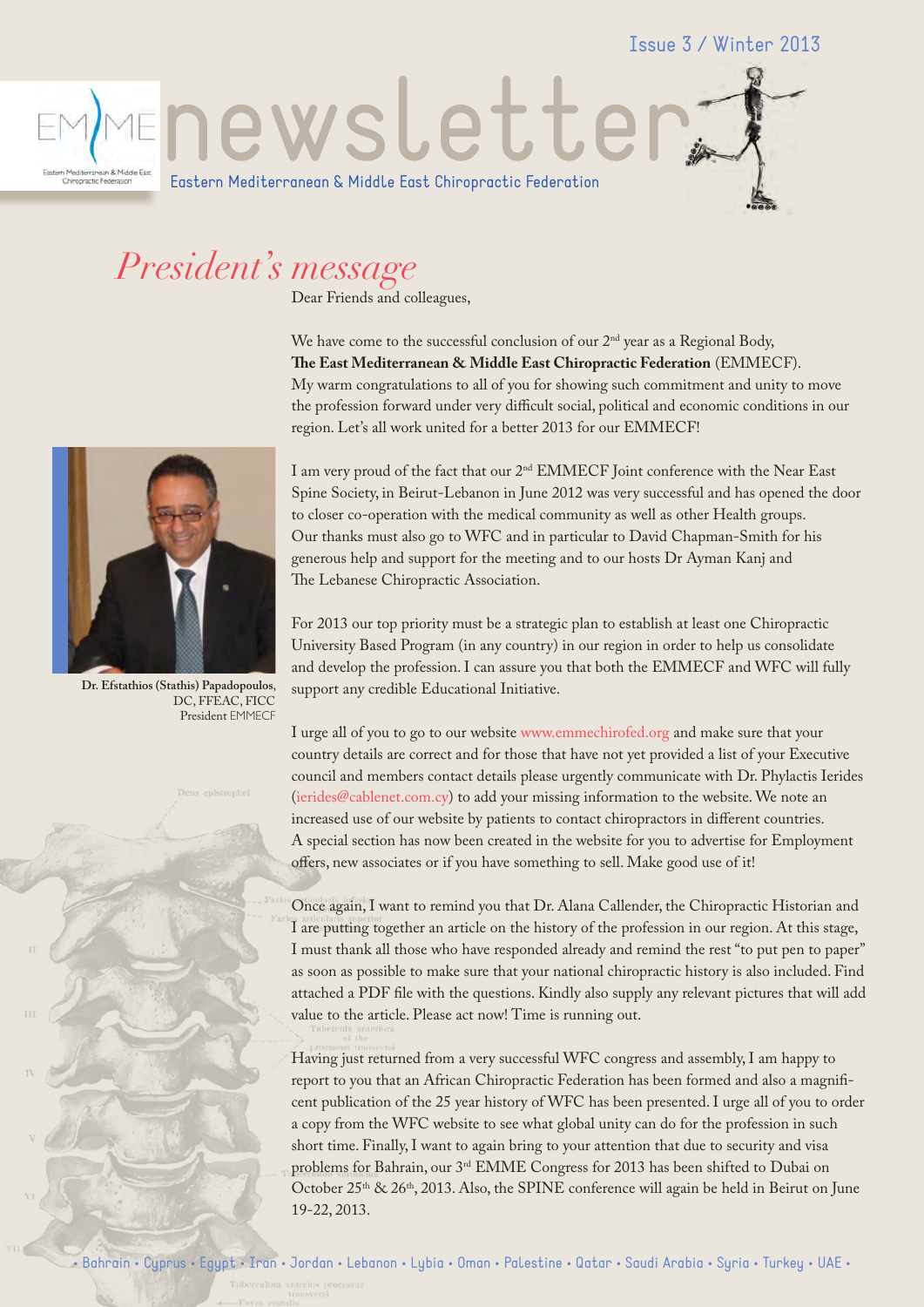

### In this issue Issue 3/ Spring 2013

- **• Third EMMECF Congress to be held in Dubai in October 2013!**
- **• Updates from our member countries**
- **• Iran health ministries agrees to proposal**
- **• Society for progress and innovation in the Near East (S.P.I.N.E.) 2013 Annual Meeting in Lebanon in June**



### **CYPRUS CHIROPRACTIC ASSOCIATION ANNUAL SEMINAR**

**Delegates at our annual Seminar that took place in Lemesos, Cyprus on the 19th & 20th of January 2013 and was lead by Dr. Mark Charrette.**

## **Triumphs, Trials and Tribulations of Member Countries**



### **BAHRAIN**

After 2+ years of working with the MOH and the NHRA in Bahrain we have almost got things sorted! I look forward to giving more news in the next newsletter but until then I am still waiting for final decisions at the top. In the meantime, I have been focusing on getting married and guiding my daughters through pre-teen angst!







On behalf of the EMMECF

# **CYPRUS**

The Cyprus Chiropractic Association has been notified by the Ministry of Health that the Council of Ministers have appointed for a three year term (Dec. 2012 to Dec. 2015) the three nominated Chiropractors to the Chiropractic Council they are : **Dr Dinos Ramon, Dr. Phylactis Ierides and Dr George Oxinos**. We are now waiting for the nomination of the other two appointments from the Civil service to complete the five member board.

Another important event was our annual Seminar of the Cyprus Chiropractic Association that was held in Lemesos on the



19th & 20th of January lead by Mark Charrette. He is an experienced guest speaker on extremity adjusting, biomechanics, and spinal adjusting techniques. His lively seminars emphasize a practical, hands-on approach. It was an amazing seminar that we highly recommend.

Dr Stathis Papadopoulos CyCA President handing a gift to Dr. Mark Charette thanking him for his precious input at our annual Seminar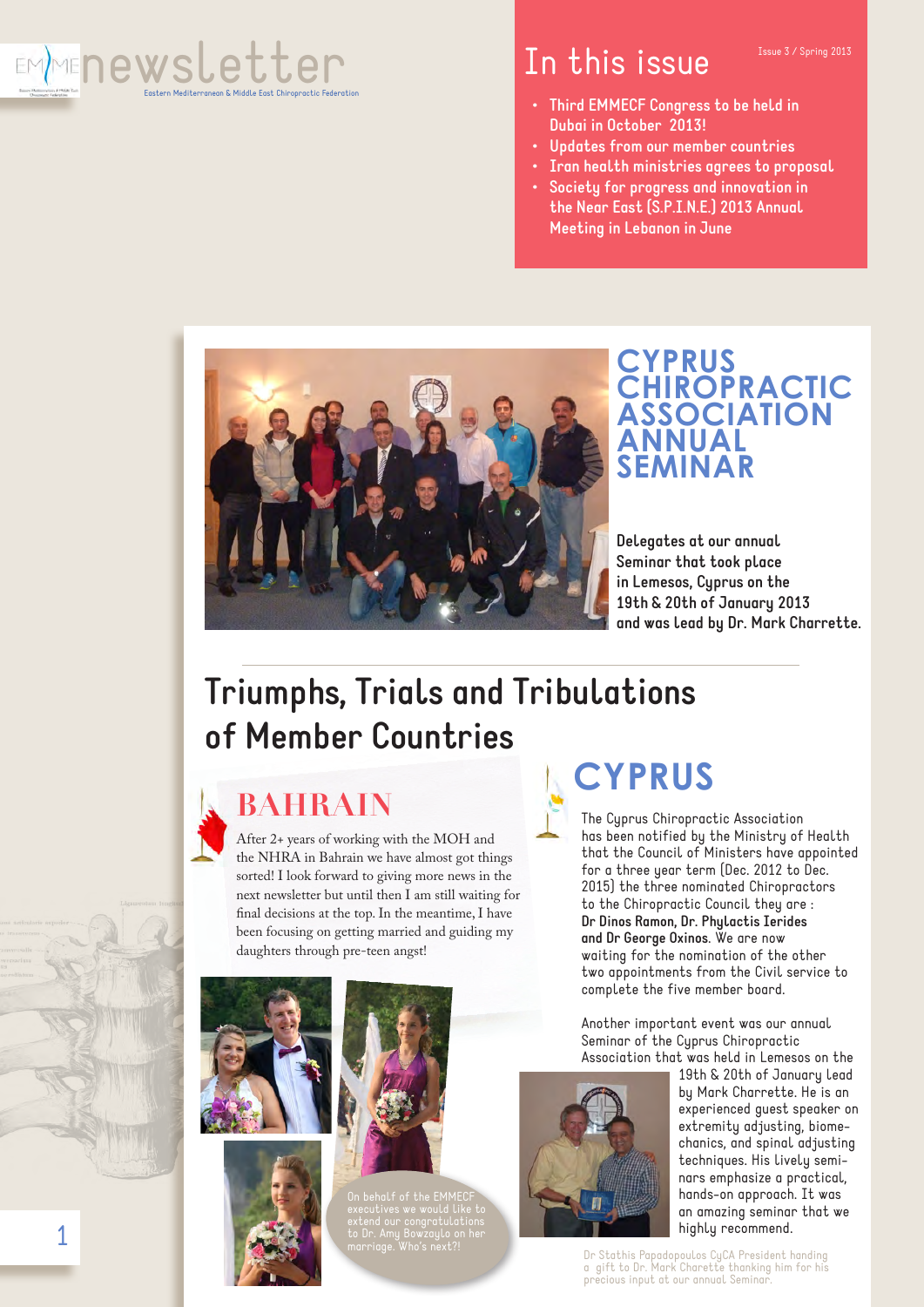

# **EGYPT**

As per recommendation of WFC and EMMECF to exchange and attend other professions gatherings, in order to introduce Chiropractic in our region, during last SPINE meeting in Beirut we met pioneer Egyptian orthopedics and neurosurgeons. The Egyptian chiropractic society visited the 64<sup>th</sup> Annual international conference of the Egyptian Orthopedic Association held last December.

There was many interesting papers some about spine disorders. The general feeling is that we need more chiropractic assemblies in Egypt as there are many problems we can help with, like Piriformis syndrome.

Interesting side story: Biofreeze finally introduced officially in Egypt through Evapharm!

**IRAN**

Chiropractors in Iran continue to enjoy the scope of practice which enables them to practice like any other medical practitioner.

The latest achievement which adds to this is as the result of Dr. Sabbagh's (IRCA's president) efforts and hard work in negotiating and convincing the ministry of health to grant doctors of chiropractic 5-year licenses instead of previously granted 2-year license. The importance of this change is huge since all medical doctors in Iran are granted 5-year licenses and this new change in law closes the last gap between the practice of medicine and chiropractic in Iran.

Iranian Chiropractic Association (IRCA) will hold its official election in the month of February 2013. This election will be monitored by the ministry of health as well as the Iranian Medical Council. In this election the board of directors and the inspector will be elected by the IRCA members. Of course from the 5 person elected to the board of directors the president, the vice president and the treasurer will be elected by the board itself. Continuing education is mandatory for chiropractors practicing in Iran. A DC

practicing here must accumulate at least 25 CE credits per year in order to be able to renew his/ her license. IRCA has proposed to the health ministry that at least 60% of the required CE credits be chiropractic related (from seminars and congresses organized by the IRCA) and the other 40% can be gained from other medical specialties' seminars and congresses. The health ministry has initially agreed to this proposal, but they have not made it into law as of yet.

DCs can attend chiropractic as well as medical congresses and seminars to gain CE credits. The latest of such congresses was the annual congress of Physical Medicine and Rehabilitation Congress (last month in Tehran) that had 14 CE credits for DCs who attended the 3 day congress. Dr. Mohsen Khamesipour was one of the invited speakers at that congress and presented the research he conducted here in Iran. In that research study Dr. Khamesipour studied and reported "The Effectiveness of Chiropractic Manipulative Therapy on Urinary Incontinence in my patients who had Low Back Pain with Radiculopathy." This research was done in collaboration with Dr. Michael Hall, a chiropractic neurology professor at the Parker university in Dallas, Texas.

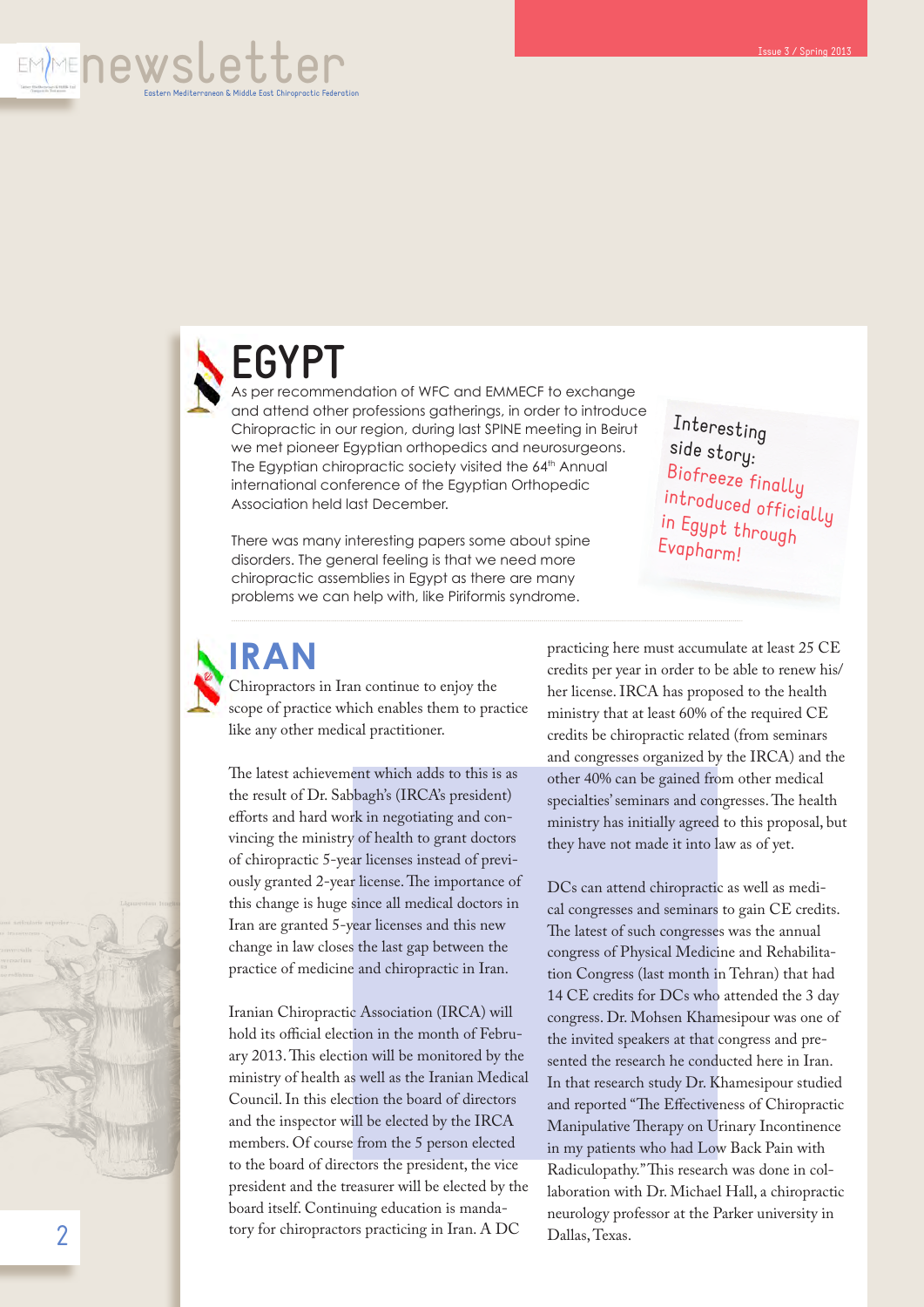

### **CHIROPRACTIC PROGRESS**

#### **ChiroTouch Raises the Bar with an Impressive 2013 Pledge to the Foundation for Chiropractic Progress**

During this year's Parker Seminars in Las Vegas, Nev., ChiroTouch, a leading developer of chiropractic practice management software, presented the Foundation for Chiropractic Progress (F4CP), a not-for-profit organization dedicated to raising awareness of chiropractic care, with a check in the amount of \$114,000. In addition to the generous contribution, ChiroTouch has also signed up 300 new F4CP members.

"We are eager to support the initiatives of the Foundation for Chiropractic Progress towards pushing positive messages into the market-

# **OMAN**

This past year has seen a slow but steady growth of the chiropractic profession in Oman!

There has been the recent arrival of a second



chiropractor, Dr David Mason.

The most encouraging aspect is the fact that more Omanis are using chiropractic services. This, most notably, has come about because of

word-of-mouth. There has been increasing referrals from other health professionals. But there is much to be done on the education of the public and professionals alike. Saying that, Oman is a friendly and stable country and a pleasant place in which to live and work.

Anyone wishing more information can contact me, Dr Blair Christink, at this number (+968) 9253 7862.

place about the tremendous benefits of chiropractic care," shares Robert Moberg, president, ChiroTouch. "Chiro-Touch is deeply entrenched within this profession and we greatly respect our opportunities to provide support with more than just great software."

ChiroTouch strives to deliver doctors with software management solutions that optimize practice operations and patient outcomes.

Kent S. Greenawalt, chairman, F4CP, appreciates and applauds the innovative fundraising approach taken by ChiroTouch. He shares: "The notable support of ChiroTouch demonstrates the loyalty of our supporters and the strength of our message. Through this positive encouragement and commitment, the F4CP will reach higher levels of success and exposure – resulting in widespread understanding of chiropractic care."

#### About the **Foundation for Chiropractic Progress :**

A not-for-profit organization, the Foundation for Chiropractic Progress aims to inform and educate the general public about the many benefits associated with chiropractic care. To learn more about the Foundation, visit www.yes2chiropractic.com

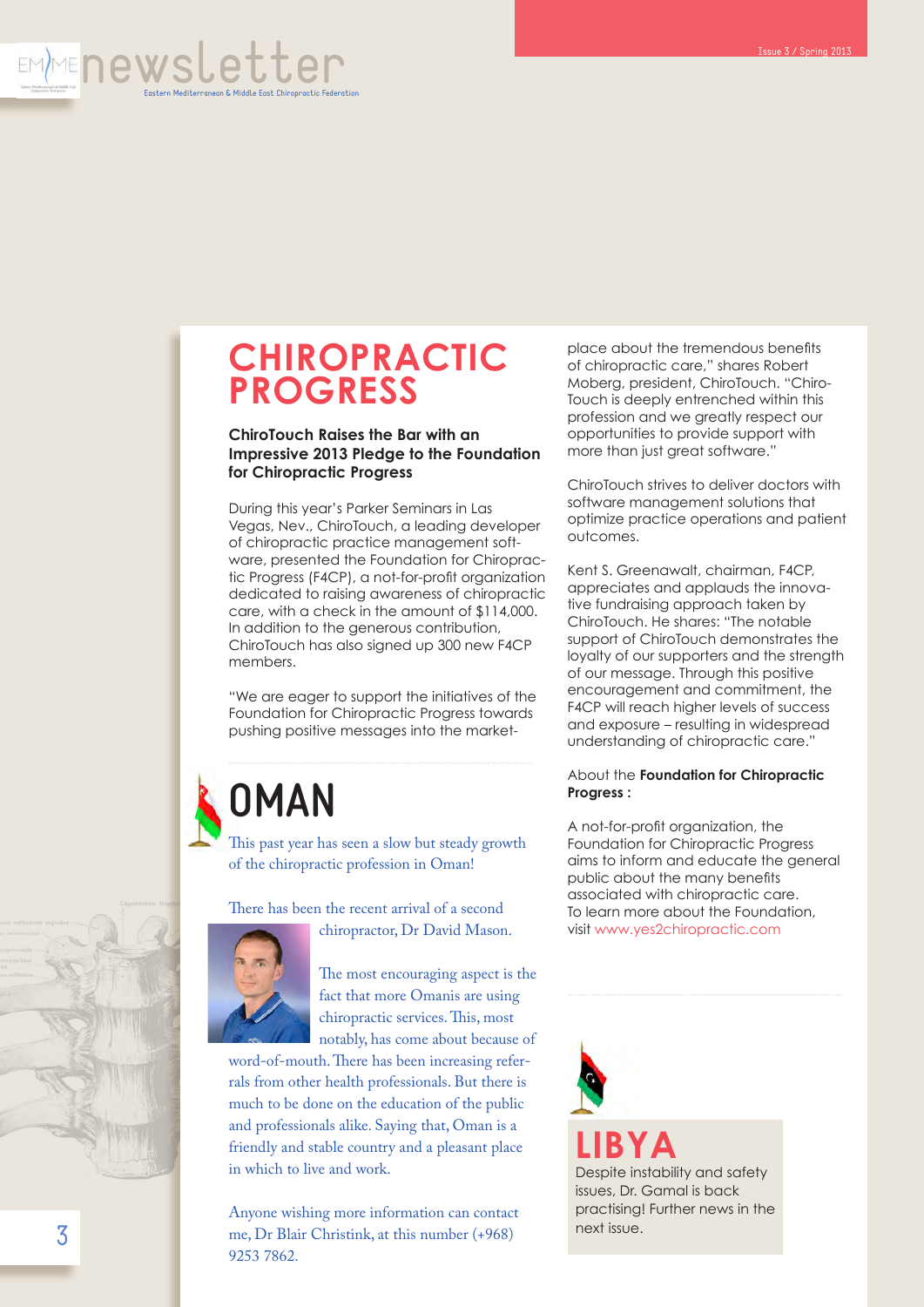



Dr. Amy Bowzaylo, from our Bahrain chapter, penned an article that was published in the latest (Issue #2, 2013) **Hospital Build & Infrastructure Magazine**.

It is titled *Creating Rehabilitation Centres with the whole person in mind : a complex issue*.

It will surely interest you all. You can read the article by accessing this website: www.lifesciencesmagazines.com.

You simply have to subscribe to the *Hospital Build Magazine* for free and then you can view the article.

If your work has been published recently, or not so recently, please proudly share with us!

## **SAUDI ARABIA**

Dr Abdullah Al Harbi met with the Specialties Commission in February.

### **Chiropractic continues to gain status**

April 25, 2013 - Life Chiropractic College West welcomes this week's Wall Street Journal article on "The Best and Worst Jobs of 2013." The Journal published the article from CareerCast.com which ranked 200 jobs from best to worst based on five criteria: **physical demands, work environment, income, stress, and hiring outlook.**

Chiropractic was ranked as the 11<sup>th</sup> best occupation in 2013, up from number 19 in 2012.

### **CHIROPRACTIC<br>
WAS RANKED<br>
AS THE 11<sup>TH</sup> BEST<br>
OCCUPATION WAS RANKED AS THE 11TH BEST OCCUPATION**

Life West President, Brian Kelly, DC, says: "To most chiropractors, this is not surprising. We know we have one of the best careers available by all benchmarks, including opportunities for financial success and the reward

of helping others in profound and important ways. It is exciting for people looking for a rewarding career to see our profession continue to come to light in the public eye as an excellent career." **IN 2013.**<br>
of helping<br>  $\begin{bmatrix}\n\text{if} & \text{is exciting} \\
\text{if} & \text{is exciting} \\
\text{if} & \text{if} \\
\text{if} & \text{if } \\
\text{if} & \text{if } \\
\text{if} & \text{if } \\
\text{if} & \text{if } \\
\text{if} & \text{if } \\
\text{if} & \text{if } \\
\text{if} & \text{if } \\
\text{if} & \text{if } \\
\text{if} & \text{if } \\
\text{if } & \text{if } \\
\text{if } & \text{if } \\
\text{if } & \text{if } \\
\text{if } & \text$ 

> The Wall Street Journal article echoes a 2012 Department of Labor report (bls.gov/ooh/healthcare/ chiropractors.htm) that also supports the view that chiropractic is a rewarding career.

> Kelly said, "This Wall Street Journal article builds on the 2012 US Department of Labor report, which stated the U.S. needs '28 percent more chiropractors by 2020.'"

> "When we look at the current failing healthcare system, more and more people are seeking an approach to their family's health that is safe, is affordable and produces great results. Chiropractic meets all those criteria. It is also a drug-free approach to health and appeals to people looking for a career that helps people and changes lives."

> Life Chiropractic College West, located in the San Francisco Bay Area, has seen a 20 percent increase in enrollment in the past 12 months. Source: Life Chiropractic College West, lifewest.edu



4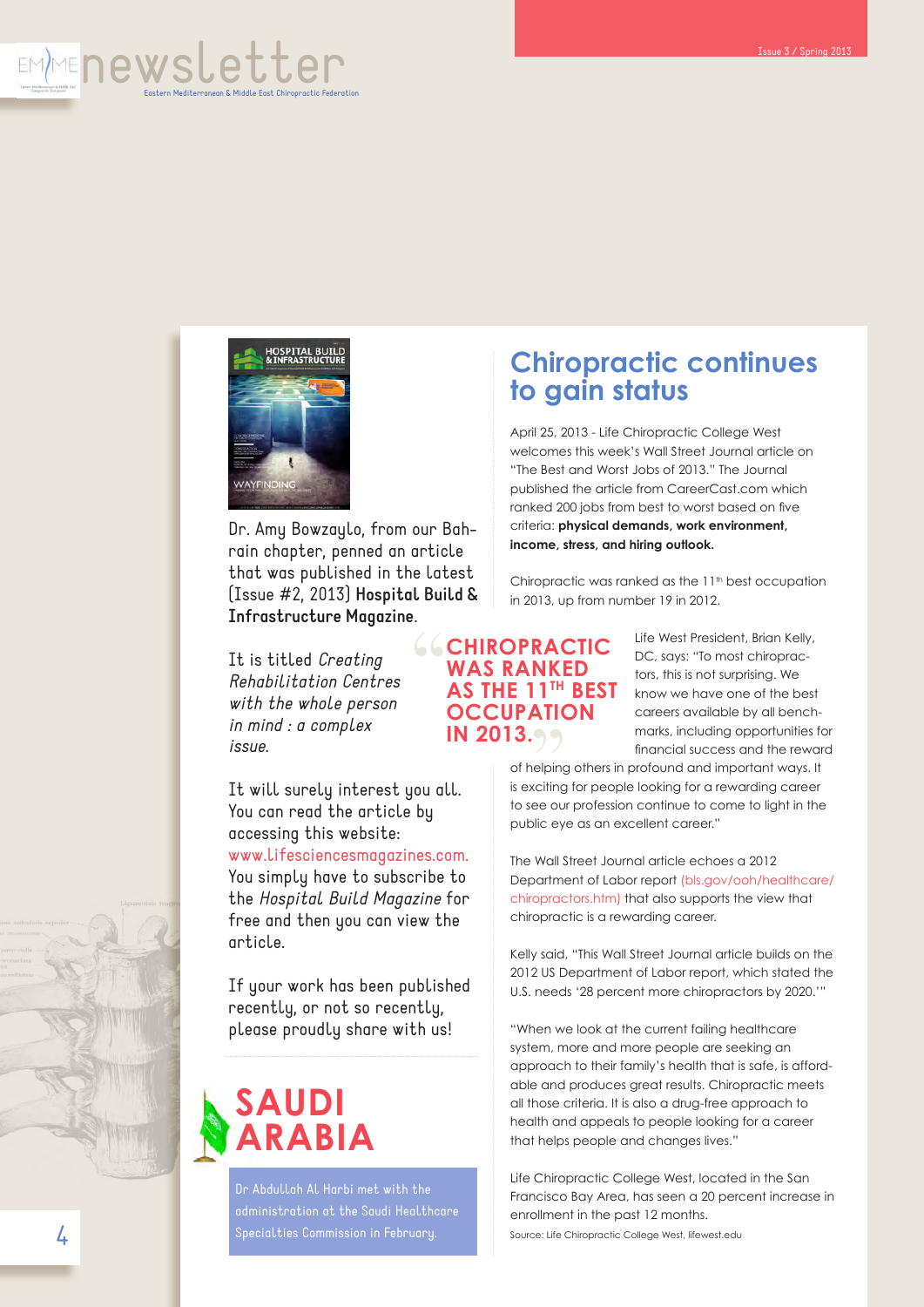

## **TURKEY**

Our most important news would be the recovery of Dr. Aysegül Ozturk, She islively and amazed that she has lived through the past 2 years with little recollection of it. In a tragic automobile accident she was in a coma for 6 months due to a severe head injury with hemiplagia of her right side of the body. She went through numerous surgeries and spent nearly a year in intensive care unit.

After an exhausting but rewarding rehabilitation program, she is back in control of her daily life. She is up and living. She is actually looking to start practicing again within this year. Currently she is only left with a right lateral peripheral vision problem which, doesn't serve her harm in any way. However she has consultations with specialists in such cases to treat the condition if it is treatable. With all of that said, welcome back my friend. Welcome back Aysegul!

#### **EXAMPLE TOOK MORE<br>
SERIOUS INITIATI<br>
WITH THE HEALTH<br>
IN RECOGNITION SERIOUS INITIATIVES WITH THE HEALTH MINISTRY IN RECOGNITION OF THE CHIROPRACTIC PROFESSION IN TURKEY.**

As an association we took more serious initiatives and attacked the current health ministry administration in recognition of the chiropractic profession in Turkey. It seems to be paying off. We offered them many international documents proving our case why chiropractic needs to be recognized and regulated in Turkey. We were able to create a more open communication channel and now we seem to be moving along with the process.

Dr. Sedat Yıldız, M.D., a physiatrist of Süleyman Demirel University of Isparta has been key in

getting the university to be open to the idea of starting a chiropractic education program. He traveled to London with me to attend the European Chiropractic Union general council meeting as an observer. The professionalism of the general council and the organizational skills of the ECU impressed him so much that he is now motivated to work harder for chiropractic in Turkey. There will be a national symposium held at the Suleyman Demirel University on complementary medicine September of 2013. Medical doctors, professors and academic leaders in medicine of Turkey will be invited to this symposium. Dr. Mustafa H. Agaoglu will present chiropractic there. The official language of the symposium will be Turkish. Should it be a success then an international event is actually being considered for the upcoming years. Unfortunately we are still facing the problem of current medical act which, states only the medical doctor can diagnose and treat. This obviously will need to be rectified within the legalization process of chiropractic.

And the final news would be the selection of myself (Dr. Mustafa Hulusi Agaoglu) to the development of ParaBadminton in Europe Commitee of the World Badminton Federation. ParaBadminton is seeking to become olympic sport by 2020.

I have currently stepped down from my position within the Turkish Physically Challenged Sports Federation.



Süleyman Demirel University of Isparta campus.

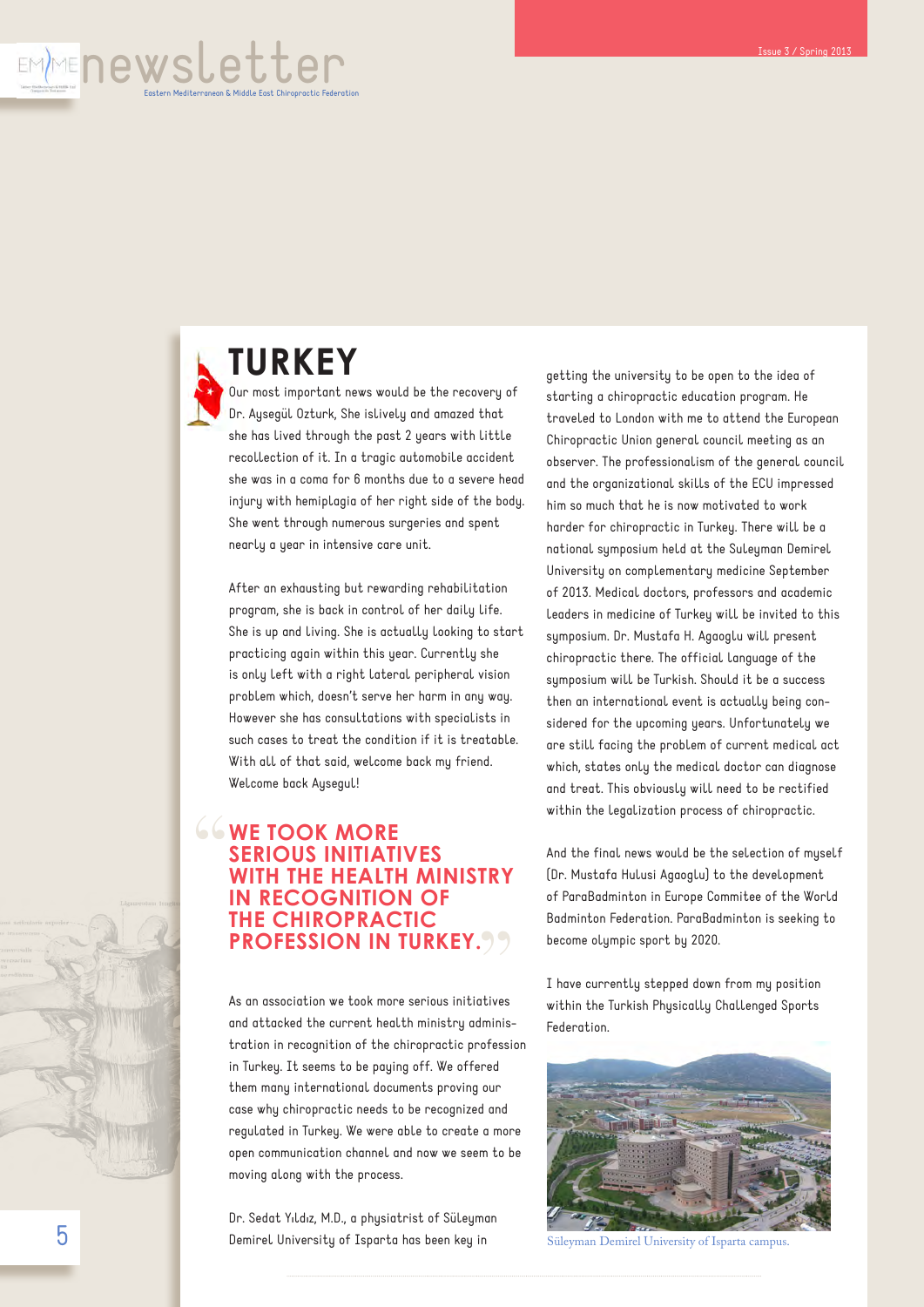

# **Recruits!**

There is an increasing interest in coming to the Middle East to practice and with this newsletter you will all find attached two CV's of highly qualified individuals who are looking to come to the region. Have a look and please contact them at your convenience.



### **SYRIA**

Dr Samar Shabib is safe and well and open for business in Damascus if any of your patients are travelling to Syria and need chiropractic care.

### **PALESTINE**

In Palestine there is still no law, but the Palestinian Ministry of Higher Education approved the chiropractic degree and they called it "chiropractic Medicine" with a Bachelor degree, even though both Doctors (Dr. Mohsen Abukhdeir and Dr. Ali Abughazaleh) who submitted their applications to the Ministry are U.S.A graduates



with Doctor of Chiropractic degree. After the approval from the Higher Education they asked both doctors to go to the Palestinian Medical Council and until now the status undefined. At the moment there are two Palestinian chiropractors

in the west bank and Jerusalem area. There are another two Palestinian chiropractors that live and practice in historical Palestine (1948). Dr. Mohsen AbuKhdeir in Shufat-Jerusalem 972542527892 or 970598077240



UAE Our association had it's AGM meeting in November we elected new board members as follow :

**Dr. Mohamad Raslan, President Dr. Vanda Corbett, Vice-president Dr. Niveen El-Saleh, Secretary Dr. Pamela Leader, Treasurer**



Dr. Vanda Corbett

The Emirates Chiropractic Association is working with WFC and the EMMECF to start a chiropractic school in the Middle East we are trying to find the right university and to talk to the officials regarding this matter and we are hoping that by the end of this year we will have an answer.

**The Emirates Chiropractic Association will be hosting the 3rd EMMECF in Dubai in October.** The speaker will be Dr. Mark Charrette to talk about upper and lower Extremity Adjustment. We might have another speaker but we are not sure yet.

We are hoping many chiropractors from the region will attend this event!